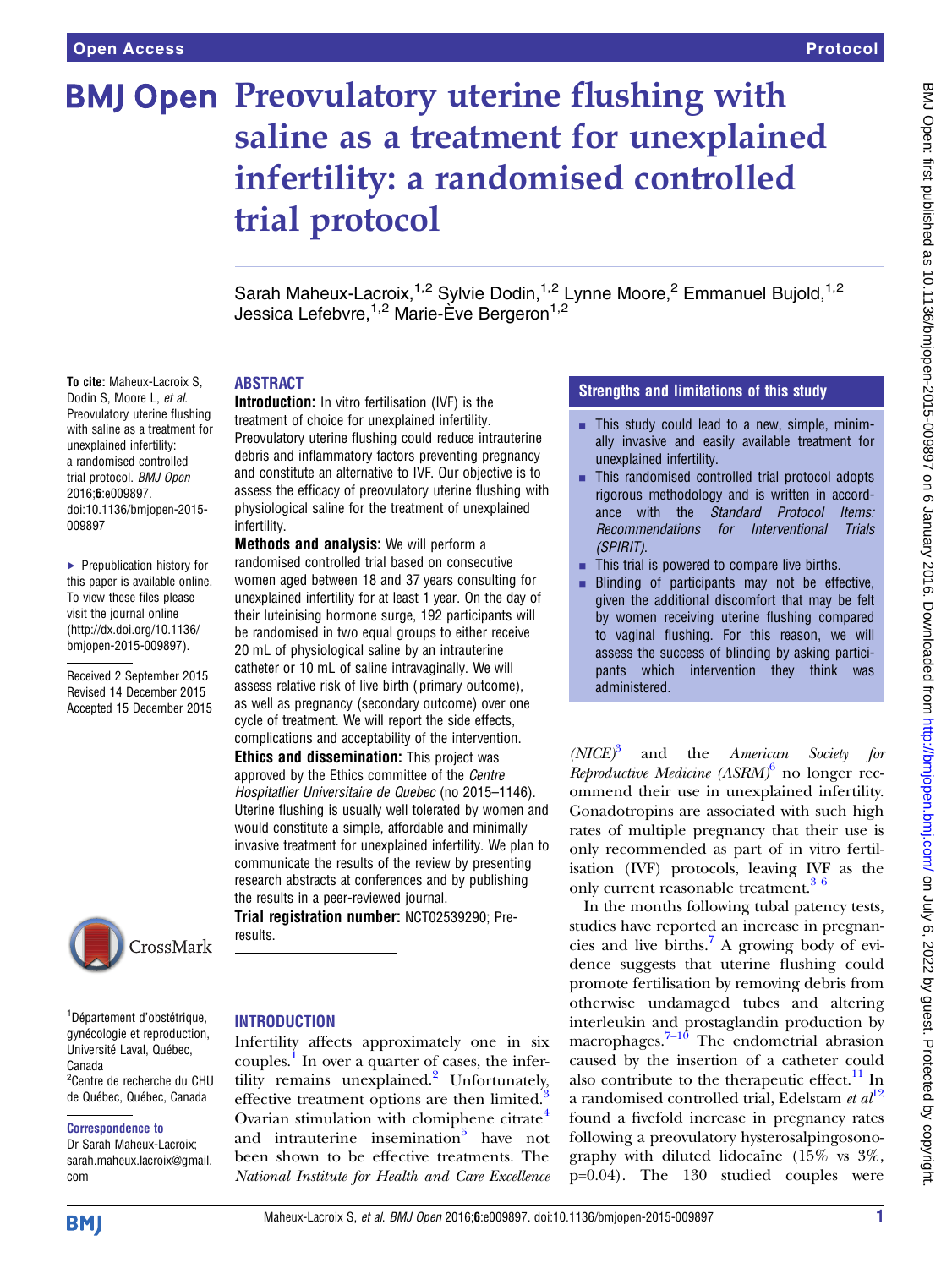suffering from unexplained infertility and otherwise treated with clomiphene citrate and intrauterine insemination. Those findings were not supported by a subsequent study by Lindborg et  $al$ ,<sup>[13](#page-4-0)</sup> in which there was no difference in pregnancy rates between infertile couples receiving a hysterosalpingosonography using a galactose solution and the control group receiving no intervention (risk difference of 2.7%, CI −6.9 to 12.3%, p=0.63). However, in the latter study, no specific timing in the cycle was evaluated. Moreover, 11% of participants were not compliant with the protocol, of which 11 women allocated to no intervention received a hysterosalpingosonography in another clinic during the study period. This could have been avoided with an adequate blinding of participants by providing, for example, a vaginal flushing in the control group.

Uterine flushing is usually well tolerated $14$  and could represent a less expensive and better tolerated option than IVF. Physiological saline is the most affordable and the least invasive contrast avoiding any risk of allergy.<sup>[15](#page-4-0)</sup> In order to obtain an appropriate visualisation of the tubes, an average of 9 mL and up to 22 mL of contrast are injected into the uterus.<sup>[16](#page-4-0)</sup> The amount of fluid may have an important role to play in the ability to dislodge plugs or other debris from within the fallopian tubes.

We designed this randomised controlled evaluator and patient-blinded superiority trial with two parallel groups to assess the efficacy of uterine flushing with 20 mL of saline compared to vaginal flushing with 10 mL of saline on the day of the luteinising hormone (LH) surge for the treatment of unexplained infertility. Our objective is to assess its effect on the proportion of live births (primary outcome) and pregnancies (secondary outcome) over a cycle of treatment. We will also report side effects, complications and acceptability of the intervention.

#### METHODS AND ANALYSIS

The study will be conducted at the fertility clinic of the Centre Hospitalier Universitaire de Quebec from 1 August 2015. This protocol is written in accordance with the Standard Protocol Items: Recommendations for Interventional Trials (SPIRIT) and has been registered at ClinicalTrials. gov (NCT02539290). Any changes from the original protocol will be reported in the final article.

Women aged between 18 and 37 years with unexplained infertility for at least 1 year will be consecutively invited to participate in the study at a follow-up visit. Selection criteria are shown in box 1. We define unexplained infertility as a normal semen analysis, a proof of ovulation, a normal ovarian reserve, patent tubes and a normal uterine cavity.<sup>[17](#page-4-0)</sup> Tubal patency must be established by a hysterosalpingography, hysterosalpingosono-graphy or laparoscopy prior to enrolment.<sup>[18](#page-4-0)</sup> Women with an abnormal uterine cavity will be excluded except for those with an arcuate uterus given the lack of impact of the latter on reproductive outcomes.<sup>[19](#page-4-0)</sup>

#### **Box 1** Selection criteria

#### Inclusion criteria

- 1. Primary or secondary infertility ≥12 months
- 2. Women aged ≥18 and ≤37 years
- 3. Diagnosis of unexplained infertility ≤36 months A. Anti-Müllerian hormone ≥0.4 ng/mL and/or folliclestimulating hormone ≤13 IU/L in early follicular phase
	- B. Regular cycle of 25–35 days, positive ovulation tests, and/ or luteal phase serum progesterone ≥25 mmol/L in a natural cycle
	- C. Normal semen analysis\*
	- D. Normal uterine cavity
	- E. Patent tubes
- 4. Negative genitourinary test for gonorrhoea and chlamydia ≤12 months

Exclusion criteria

- 1. Body mass index  $\geq$ 35 kg/m<sup>2</sup>
- 2. Ongoing pregnancy
- \*According to the WHO criteria 2010.

Electronic records of all women presenting at the fertility clinic will be assessed for eligibility by a research assistant. Eligible women will be identified and invited to participate by their clinician at the time of their consultation. Further information will then be provided by a research assistant at the end of the consultation or by phone in the following days.

A simple computer-generated randomisation will be carried out by an independent statistician in a ratio of 1:1 and transferred into sealed opaque envelopes. Participating women will monitor their cycle by detecting the LH surge using test sticks in a urine sample. On the morning of their positive result, women will come to the clinic. A consultant gynaecologist or a trained resident in gynaecology will then obtain their written consent, allocate the intervention and administer the intervention.

After removing excess vaginal and cervical secretions with a cotton swab, a 5 Fr shapeable intrauterine insemination catheter (Thomas Medical, Indianapolis, USA) will be introduced into the cervical canal, preferably without the use of a tenaculum. Then, 20 mL of physiological saline will be injected through the catheter. In case of leakage, an additional 20 mL may be administered at the clinician's discretion. In the control group, 10 mL of physiological saline will be injected intravaginally to ensure that participants are blinded to the intervention. This will avoid the use of co-interventions and control for any placebo effect. $20$  No catheter will be introduced into the uterus given that endometrial scratching could be therapeutic in itself. $^{11}$  $^{11}$  $^{11}$  We will use physiological saline at room temperature.

In both groups, sexual intercourse will be recommended within 12 h of the intervention. Couples must agree to take no other fertility treatment in the studied cycle. No premedication will be given. In case of pelvic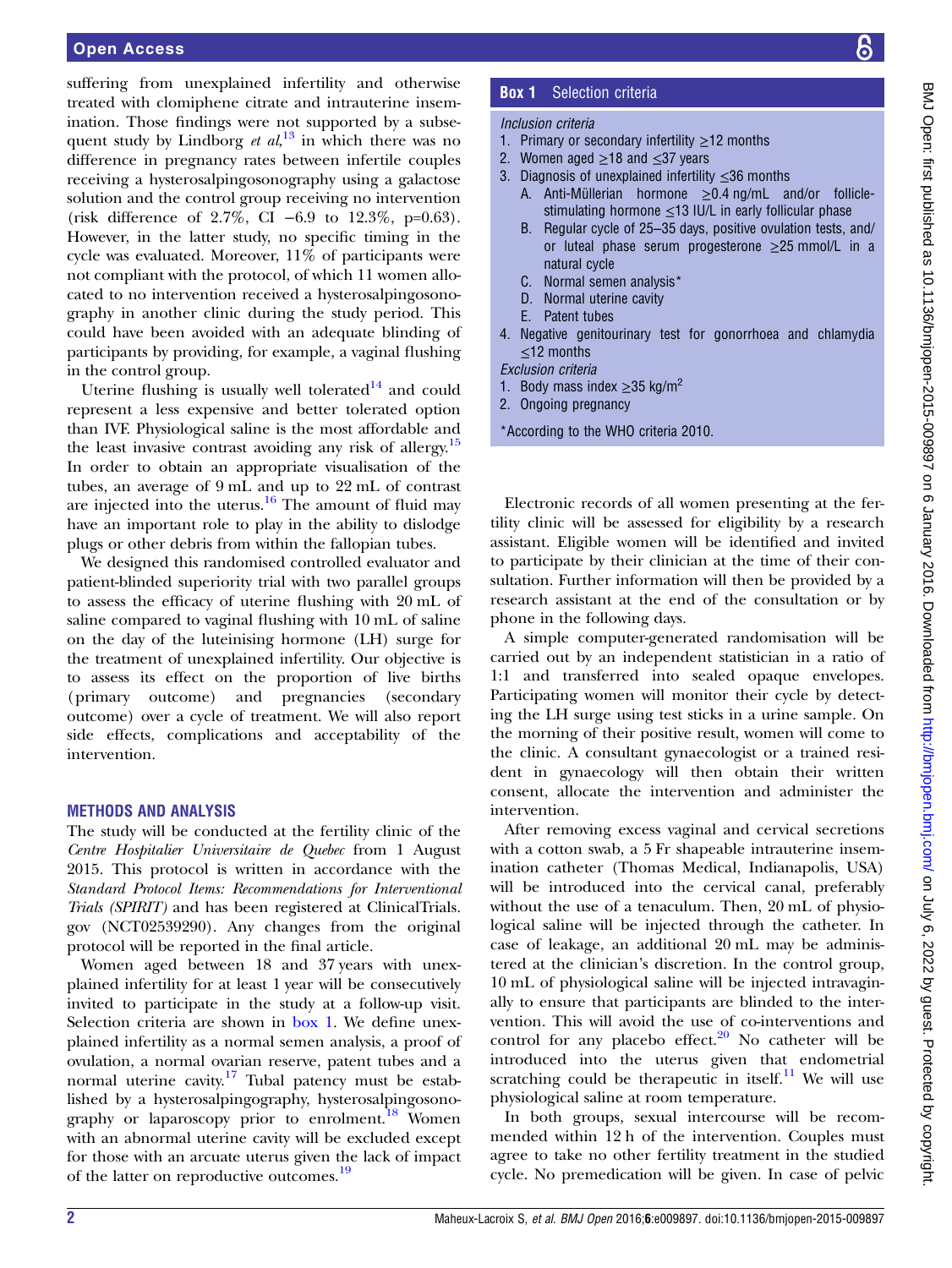pain, women will be advised to take acetaminophen if needed and avoid anti-inflammatory drugs. Participants, care providers, outcome assessors and data analysts will be blinded to treatment assignment.

The primary outcome is the difference in the proportion of live births, resulting from one cycle of treatment, between the two intervention groups. This outcome will be assessed 10 months after randomisation using a phone interview and will be confirmed by a medical record. Live births must result from the cycle targeted by the intervention, which will be verified using the first or second trimester ultrasound. The secondary outcome is the difference in the proportion of pregnancies (positive urinary or serum pregnancy test, gestational sac on ultrasound or histological evidence of trophoblastic tissue) resulting from one cycle of treatment between the two groups. This outcome will be assessed 1 month after randomisation using a phone interview and, when possible, medical data. Live births were chosen as primary outcome rather than pregnancies, the latter being a surrogate outcome in infertility. Adverse effects will be reported. After completing the intervention, the clinician will document the following symptoms: pain (none, mild, moderate, severe), nausea, vomiting, weakness, dizziness or loss of consciousness. At 1 month, participants will be asked if they have experienced fever, pelvic infection or any other late adverse effects in a phone interview. They will also be asked if they think uterine flushing is an acceptable treatment option and if they would be willing to repeat this treatment for a new cycle. Finally, phone interviews at 1 and 10 months will be used to document the occurrence of spontaneous abortions, ectopic pregnancies and multiple pregnancies.

Baseline information will be collected using a paperbased questionnaire completed by participants at home and presented to the gynaecologist on the day of the intervention. The questionnaire gathers information about potential confounders including: age of the male and female partner, ovarian reserve, sperm concentration, duration of infertility, previous fertility treatments, frequency of sexual intercourse, parity, body mass index, physical activity, use of tobacco, coffee, alcohol and drugs, ethnicity, salary, stress level, education level, marital status, number of sexual partners, as well as history of sexually transmitted infection, pelvic inflam-matory disease and pelvic surgery.<sup>1 2 [21](#page-4-0)–27</sup> Details on the conduct of the intervention (injection pressure (low, moderation or high), leakage (yes or no), ease of procedure (easy, difficult or impossible), use of a tenaculum (yes or no), quantity of saline injected (in mL)) will be reported by the gynaecologist or the resident performing the intervention.

All participants will be contacted by phone 1 month following the intervention to document pregnancy, late adverse effects, compliance with the protocol (sexual intercourse within 12 h after the intervention and non-use of other fertility treatment) and treatment acceptability. At that time, we will assess the success of blinding by asking participants which intervention they think was administered. Pregnant participants will be reached over the phone 9 months later to assess pregnancy outcome. A blinded research assistant will administer phoned based interviews with a structured questionnaire. If not reachable after three attempts, participants will be contacted by email with their consent previously obtained. The primary outcome (live birth) and any event requiring a medical consultation will be verified using the medical record (eg, pelvic infection, spontaneous abortion and ectopic pregnancy). All questionnaires were piloted on five women. The participant timeline is shown in fi[gure 1.](#page-3-0)

#### Statistical analysis

Results will be presented using frequencies and means. We will calculate relative risks with exact 95% CIs. If participant characteristics are poorly balanced between the two groups, we will also present adjusted and unadjusted relative risks using a modified Poisson model. Results of intention to treat and per-protocol analyses will be presented.

Exploratory subgroup analyses will be conducted for the following potential modifiers: age <30 years vs  $\geq$ 30 years old; duration of infertility <2 years vs  $\geq$ 2 years; suspected versus non-suspected endometriosis; high versus low injection pressure; use versus non-use of a tenaculum; occurrence versus non-occurrence of leakage; intervention done by a gynaecologist versus a resident; and  $\leq 20$  mL vs > 20 mL of saline. Observations with missing data on the outcome variables will be censored at the date of the last contact. If multivariable regression analyses are performed, missing data on adjustment variables, if they appear random, will be addressed using multiple imputation.

Sample size estimation was based on live birth rates observed in the study of Edelstam et  $al^{12}$  $al^{12}$  $al^{12}$  (14% in the flushing group and 3% in the non-flushing group) and an estimated dropout rate of 3% (0% in two previous studies<sup>13</sup>). With α=0.05, β=0.20, and bilateral testing, we will need to recruit 192 women.

### ETHICS AND DISSEMINATION

Participating women will be asked to sign the informed consent form. At any time, women will be able to withdraw from the study. Data will be entered electronically. Original study forms will be kept locked at the study site and maintained in storage for a period of 3 years after the completion of the study. All data sets will be password protected and only available to project investigators. Data sets cleaned and blinded of any identifying participant information, as well as the full protocol, will be available after the completion of the trial on request to the contacting author.

Uterine flushing is generally well tolerated. In a previous study, adverse effects occurred in 8.8% of women and included moderate-to-severe pain (4%), vagal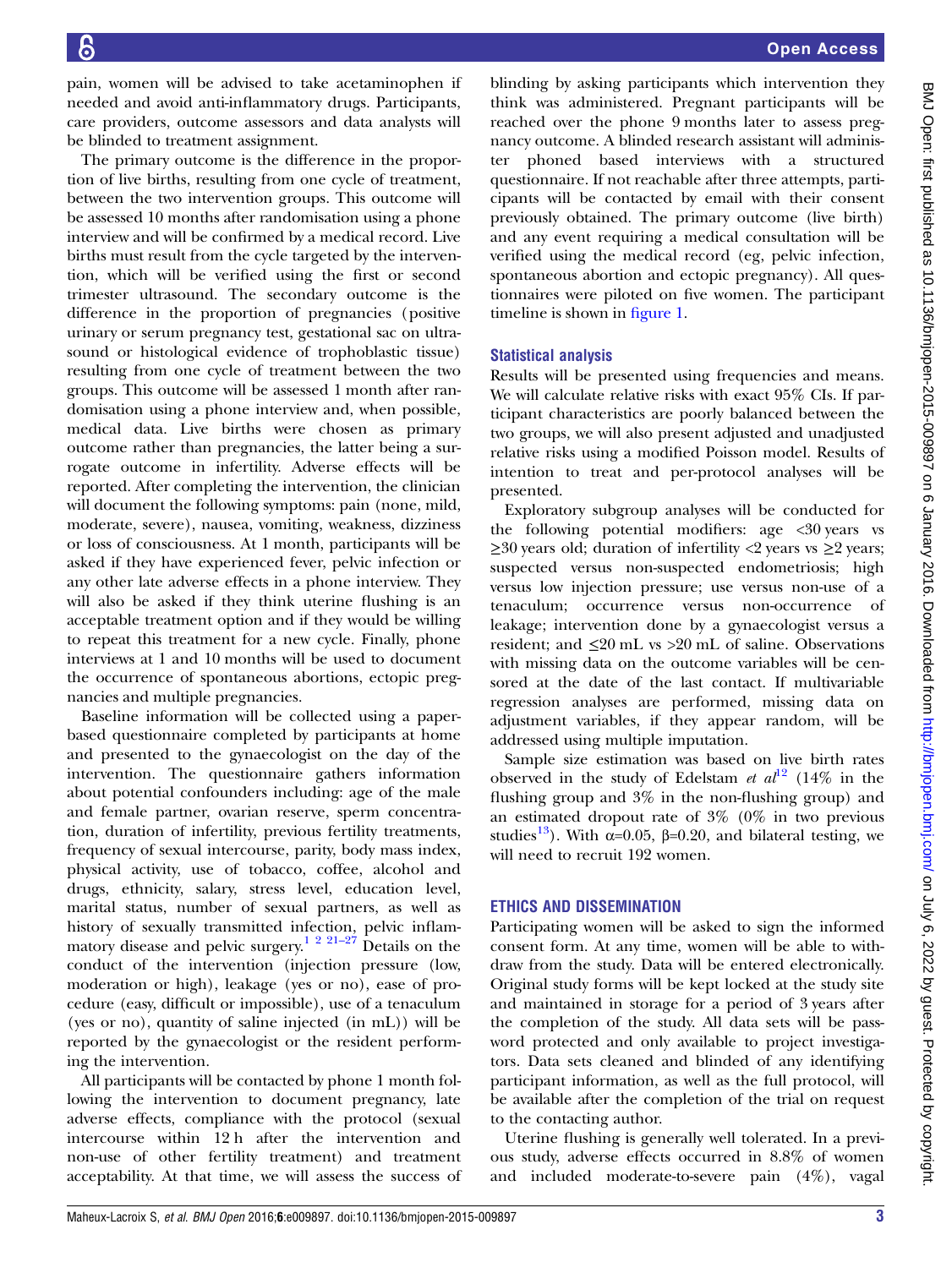#### <span id="page-3-0"></span>Figure 1 Participant timeline.

|                                      | <b>STUDY PERIOD</b>      |                   |                  |                            |
|--------------------------------------|--------------------------|-------------------|------------------|----------------------------|
|                                      | <b>Enrolment</b>         | <b>Allocation</b> | <b>Close-out</b> |                            |
| <b>TIMEPOINT</b>                     | <b>Previous</b><br>cycle | <b>Ovulation</b>  | 1 month          | 10 months<br>(if pregnant) |
| <b>ENROLMENT:</b>                    |                          |                   |                  |                            |
| <b>Eligibility screen</b>            | X                        |                   |                  |                            |
| <b>Informed consent</b>              | $X \cdots$               | $\cdots$          |                  |                            |
| <b>Allocation</b>                    |                          | x                 |                  |                            |
| <b>INTERVENTIONS:</b>                |                          |                   |                  |                            |
| <b>Uterine washing</b>               |                          | X                 |                  |                            |
| <b>Vaginal washing</b>               |                          | X                 |                  |                            |
| <b>ASSESSMENTS:</b>                  |                          |                   |                  |                            |
| <b>Baseline</b><br>questionnaire     | $X$                      | $\cdots$          |                  |                            |
| <b>Intervention</b><br>questionnaire |                          | X                 |                  |                            |
| <b>Phone</b><br>questionnaire        |                          |                   | X                |                            |
| <b>Phone</b><br>questionnaire        |                          |                   |                  | X                          |

symptoms (3%), nausea (1%) and vomiting  $(0.5\%)$ .<sup>[14](#page-4-0)</sup> Pelvic infections are infrequent and were reported to occur in  $0.17\%$  of cases.<sup>[14](#page-4-0)</sup> To reduce the risk of infection, all participants will have to present a negative genitourinary test for gonorrhoea and chlamydia in the past 12 months. In addition, we will rule out the possibility of an ongoing pregnancy by performing a urinary pregnancy test before the intervention.

A data and safety monitoring committee will review adverse events after 92 women are enrolled. The committee consists of two independent researchers with experience in gynaecology. They will be unaware of treatment assignment unless they raise concerns and unblinding is judged necessary.

We anticipate that the study will be completed by 31 July 2017. We plan to communicate the results by presenting research abstracts at conferences and by publishing the results in a peer-reviewed journal. This study could bring a new alternative for the treatment of unexplained infertility. Compared to IVF, uterine flushing causes no increased risk of hyperstimulation syndrome and multiple pregnancy and would represent a less expensive and better tolerated option. It could constitute a simple, minimally invasive and easily available treatment, even in limited resource facilities.

#### **Registration**

The original protocol was registered at ClinicalTrials.gov on 26 August 2015: Registration number NCT02539290.

This article presents the second version of the protocol issued on 27 November 2015 (statements were added to better clarify the methodology in response to comments of the reviewers and editorial board).

Contributors SM-L under the supervision of SD and M-ÈB, developed the objectives of the study and established their relevance in relation to the current literature. SM-L developed the methodology and drafted the first version of the manuscript with significant input from all other authors. SM-L, SD, LM and EB ensured the methodological quality of the study and M-ÈB, SD and JL led integration into the clinical setting. All the authors have read and approved the final version of the manuscript.

Funding This work was supported by the Fonds d'approche intégrée en santé des femmes.

Competing interests None declared.

Patient consent Obtained.

Ethics approval Approval was obtained from the Ethics Committee of the Centre Hospitatlier Universitaire de Quebec (no 2015–1146).

Provenance and peer review Not commissioned; externally peer reviewed.

**Open Access** This is an Open Access article distributed in accordance with the Creative Commons Attribution Non Commercial (CC BY-NC 4.0) license, which permits others to distribute, remix, adapt, build upon this work noncommercially, and license their derivative works on different terms, provided the original work is properly cited and the use is non-commercial. See: [http://](http://creativecommons.org/licenses/by-nc/4.0/) [creativecommons.org/licenses/by-nc/4.0/](http://creativecommons.org/licenses/by-nc/4.0/)

#### **REFERENCES**

- 1. Bushnik T, Cook JL, Yuzpe AA, et al. Estimating the prevalence of infertility in Canada. [Hum Reprod](http://dx.doi.org/10.1093/humrep/der465) 2012;27:738–46.
- 2. Hull MG, Glazener CM, Kelly NJ, et al. Population study of causes. treatment, and outcome of infertility. **[BMJ](http://dx.doi.org/10.1136/bmj.291.6510.1693)** 1985;291:1693-7.